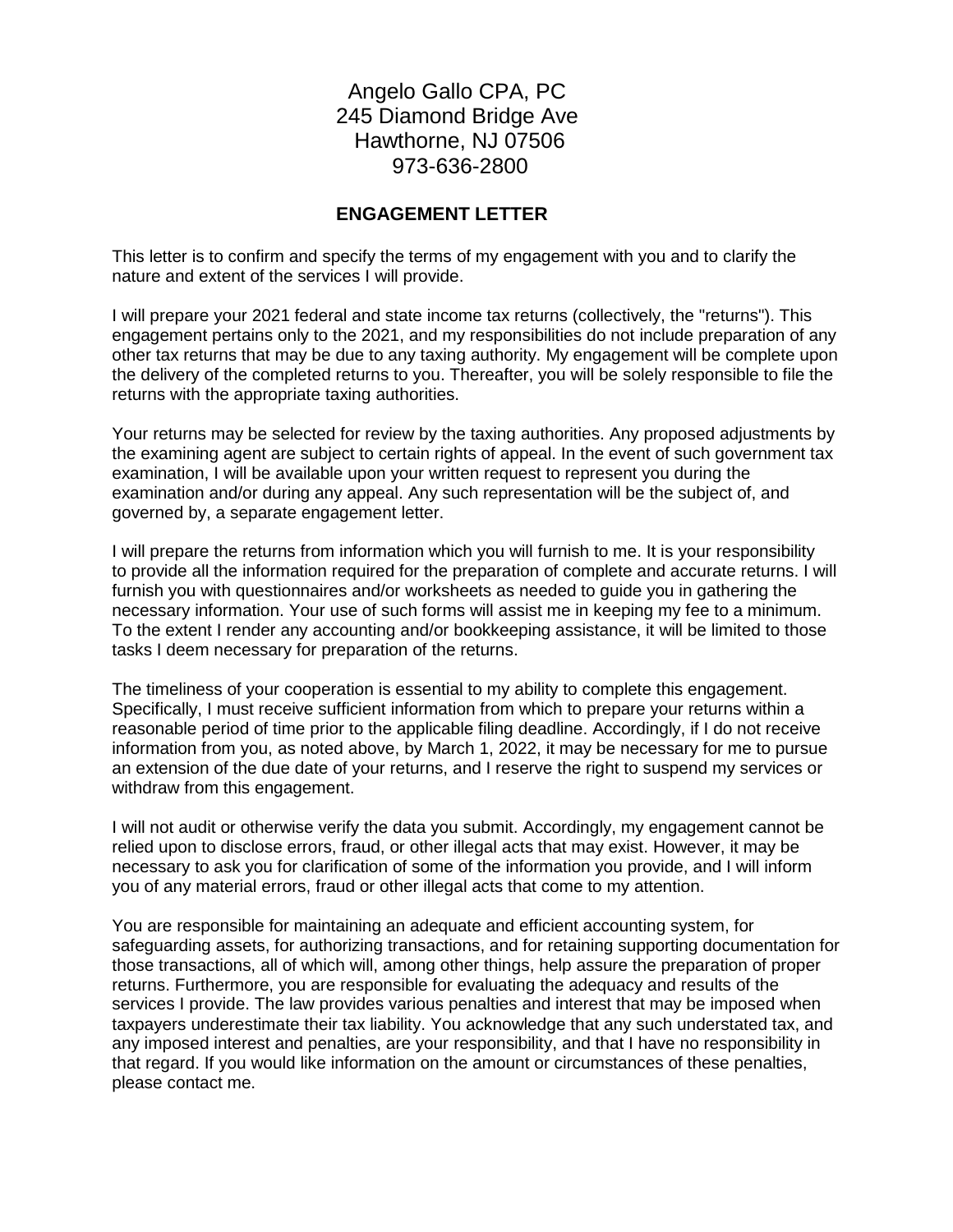I may encounter instances where the tax law is unclear, or where there may be conflicts between the taxing authorities' interpretations of the law and other supportable positions. In those instances, I will outline for you each of the reasonable alternative courses of action, including the risks and consequences of each such alternative. In the end, I will adopt, on your behalf, the alternative which you select after having considered the information provided by me.

Without disclosure in the return itself of the specific position taken on a given issue, I must have a reasonable belief that it is more likely than not that the position will be held to be the correct position upon examination by taxing authorities. If I do not have that reasonable belief, I must be satisfied that there is at least a reasonable basis for the position, and in such a case the position must be formally disclosed on Form 8275 or 8275-R, which form would be filed as part of the return. If I do not believe there is a reasonable basis for the position, either the position cannot be taken or I cannot sign the return. In order for me to make these determinations, I must rely on the accuracy and completeness of the relevant information you provide to me, and, in the event I and/or you are assessed penalties due to our reliance on inaccurate, incomplete, or misleading information you supplied to me (with or without your knowledge or intent), you will indemnify me, defend me and hold me harmless as to those penalties.

I will also provide you with interim and year-end tax planning services on issues that you specifically bring to my attention in writing. My ability to provide you with appropriate guidance on such issues will be entirely dependent on the timeliness, accuracy, and completeness of the relevant information bearing on the issue which I will rely on you to provide to me. Although I may orally discuss tax planning issues with you from time to time, such discussions will not constitute advice upon which I intend for you to rely for any purpose. Rather, any advice upon which I intend for you to rely, and upon which you will rely, will be embodied in a written report or correspondence from me to you, and any such writing will supersede any prior oral representations between the parties on the issue.

My fees for this engagement, including tax planning, preparation of your returns, and any representation of your interest during an examination by a taxing authority and/or any subsequent appeal, will be based on my standard hourly rates. In addition, you agree to reimburse me for any out of my out-of-pocket costs incurred in connection with the performance of my services. In the event that I encounter unusual circumstances that would require me to expand the scope of the engagement, and/or if I anticipate my fees substantially exceed the prior years' fee, I will obtain your prior approval before continuing with the engagement.

My fees and costs will be billed upon completion, and are payable upon receipt. Invoices unpaid 30 days past the billing date may be deemed delinquent, and are subject to an interest charge of 1.0% per month. I reserve the right to suspend my services or to withdraw from this engagement in the event that any of my invoices are deemed delinquent. In the event that any collection action is required to collect unpaid balances due me for all of my out-of-pocket costs, through the date of termination.

You should retain all the documents, canceled checks and other data that from the basis of income and deductions. These may be necessary to prove the accuracy and completeness of the returns to a taxing authority. You have the final responsibility for the income tax returns and, therefore, you should review them carefully before you sign them.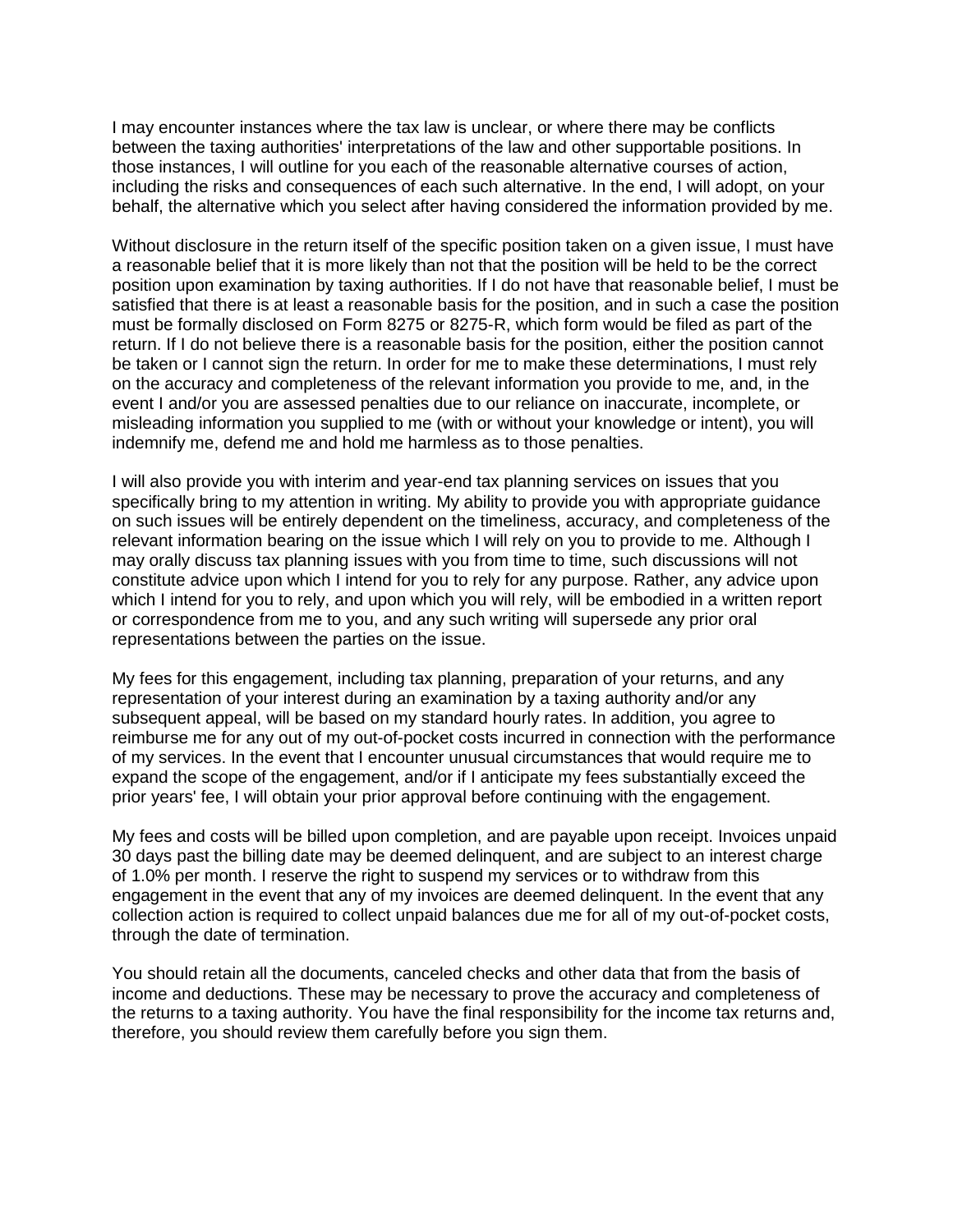In connection with this engagement, I may communicate with you or others via email transmission. As emails can be intercepted and read, disclosed, or otherwise used or communicated by an unintended third party, or may not be delivered to each of the parties to whom they are directed and only to such parties, I cannot guarantee or warrant that emails from me will be properly delivered and read only by the addressee. Therefore, I specifically disclaim and waive any liability or responsibility whatsoever for interception or unintentional disclosure of emails transmitted by me in connection with the performance of this engagement. In that regard, you agree that I shall have no liability for any loss or damage to any person or entity resulting from the use of email transmissions, including any consequential, incidental, direct, indirect, or special damages, such as loss of revenues or anticipated profits, or disclosure or communication of confidential or proprietary information.

It is my policy to retain engagement documentation for a period of seven years, after which time I will commence the process of destroying the contents of my engagement files. To the extent I accumulate any of your original records during the engagement, those documents will be returned to you promptly upon completion of the engagement, and you will provide me with a receipt for the return of such records. The balance of my engagement file, other than a copy of your income tax return, which I will provide to you at the conclusion of the engagement, is my property, and I will provide copies of such documents at my discretion and if compensated for any time and costs associated with the effort.

If the income tax returns I am to prepare in connection with this engagement are joint returns, and because you will each sign those returns, you are each my client. You each acknowledge that there is no expectation of privacy from the other concerning my services in connection with this engagement, and I am at liberty to share with either of you, without the prior consent of the other, any and all documents and other information concerning preparation of your returns. I will require, however, that any request for documents or other information be communicated to me in written form. You also acknowledge that unless I am notified otherwise in advance and in writing, I may construe an instruction from either of you to be an instruction on your joint behalf. Absent a contrary written instruction in the future, from either or both of you, I will communicate with either or both of you.

In the event I am required to respond to a subpoena, court order or other legal process for the production of documents and/or testimony relative to information I obtained and/or prepared during the course of this engagement, you agree to compensate me at my hourly rates, for the time I expend in connection with such response, and to reimburse me for all of my out-of-pocket costs incurred in that regard.

In the event that I am or may be obligated to pay any cost, settlement, judgment, fine, penalty, or similar award or sanction as a result of a claim, investigation, or other proceeding instituted by any third party, and if such obligation is or may be a direct or indirect result of any inaccurate, incomplete, or misleading information that you provide to me during the course of this engagement (with or without your knowledge or intent), you agree to indemnify me, defend me, and hold me harmless as against such obligation.